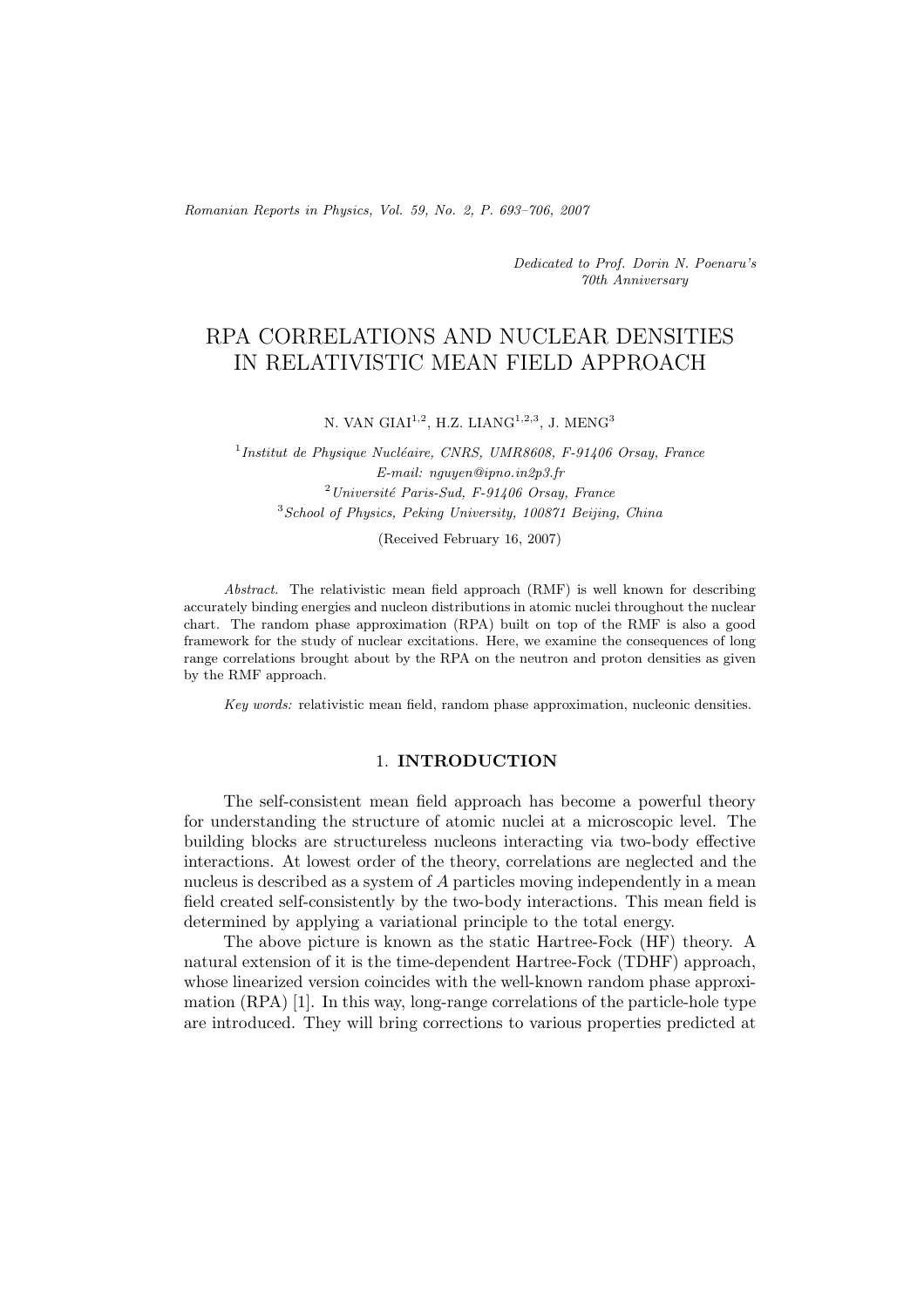the HF level, such as total energies, single-particle spectra and occupation probabilities, densities, etc. In this work, we want to focus on the effects of RPA long range correlations on the nuclear densities. This question has been studied several decades ago in the framework of HF-RPA calculations done with the Gogny effective interaction [2]. More recently Dupuis *et al.* [3] have re-examined the influence of RPA correlations on nuclear densities and potentials, using again the Gogny interaction.

However, besides the non-relativistic HF and RPA framework there is the relativistic counterpart represented by the relativistic mean field (RMF) approach  $[4, 5, 6]$  and the relativistic RPA (RRPA) built upon the RMF  $[7, 8]$ . The RMF approach consists in treating a relativistic meson-nucleon effective Lagrangian at the level of the Hartree approximation (no exchange) and no-sea approximation (i.e., the Dirac sea is considered empty). Effective Lagrangians with density-dependent meson-nucleon couplings have been determined in order to give an excellent description of nuclear ground states in RMF [9, 6] as well as collective excitations in RMF-RRPA [8]. It is thus worthwhile to examine the influence of RRPA correlations on the ground state properties and to evaluate how much the RMF predictions will be affected. This is what we will do in the rest of this paper, concentrating the discussion on the nuclear densities.

#### 2. **THEORY**

#### 2.1. REMINDER OF RRPA

The starting point is an effective Lagrangian where the nucleon-nucleon interaction is mediated by the exchange of effective mesons (scalar-isoscalar σ, vector-isoscalar ω, vector-isovector ρ) and photons. The meson-nucleon couplings are assumed to be density dependent. In general, the parameters are adjusted so as to give a good description of nuclear ground states throughout the periodic chart in the RMF approach, i.e., in static Hartree plus no-sea approximation. Having solved the RMF problem, one can build the complete set of single-particle states consisting of the occupied states in the Fermi sea,  $h \equiv (e_h, l_h, j_h, m_h, \tau_h)$ , and unoccupied states  $p \equiv (e_p, l_p, j_p, m_p, \tau_p)$ , where the indices  $\tau_h(\tau_p)$  distinguish between neutrons and protons. Among the latter states we must distinguish between unoccupied states in the positive energy sector and those in the negative energy sector. We will use the notation  $\bar{p}$ and  $\tilde{p}$  to specify them if needed. The occurrence of  $\tilde{p}$  states in RRPA is a consequence of the no-sea treatment of the mean field [10].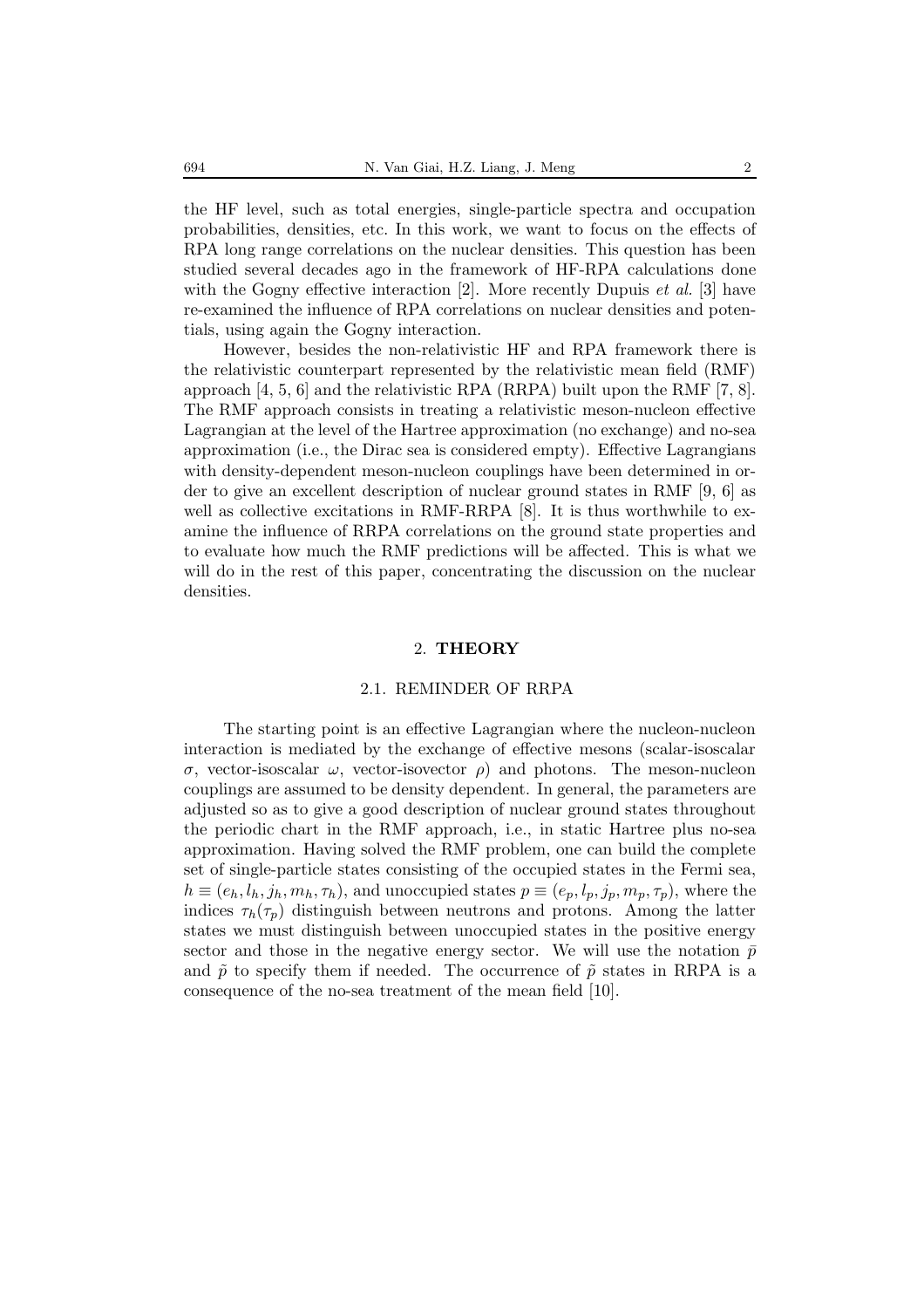The RRPA formalism is well-known and we need only to recall the main steps to make the notations clear. We denote by  $b_p^{\dagger}, b_h^{\dagger}$  the creation operators for states  $p, h$ . The creation and annihilation operators of particle-hole states coupled to an angular momentum  $(JM)$  are:

$$
c_{ph}^{\dagger}(JM) = \sum_{m_p m_h} (-)^{j_p - m_p} \hat{J} \begin{pmatrix} j_p & j_h & J \\ m_p & -m_h & -M \end{pmatrix} b_{j_p m_p}^{\dagger} b_{j_h m_h},
$$
  

$$
c_{ph}(J - M) = \sum_{m_p m_h} (-)^{j_p - m_p} \hat{J} \begin{pmatrix} j_p & j_h & J \\ m_p & -m_h & M \end{pmatrix} b_{j_h m_h}^{\dagger} b_{j_p m_p},
$$
 (1)

where  $\hat{J} = \sqrt{(2J+1)}$ . In RPA, excited states  $|\nu JM\rangle$  are created by the action of excitation operators  $Q^{\dagger}_{\nu}(JM)$  on the correlated RPA ground state  $|RPA\rangle$ . The excitation operators  $Q^{\dagger}_{\nu}(JM)$  are linear combinations of particlehole operators:

$$
Q^{\dagger}_{\nu}(JM) = \sum_{ph} X_{ph}^{(\nu J)} c^{\dagger}_{ph}(JM) + \sum_{ph} Y_{ph}^{(\nu J)} c_{ph}(J - M) , \qquad (2)
$$

where the X and Y amplitudes are determined by the RPA equations [11].

An important condition of the theory is that the correlated ground state must be a vacuum for all RPA excitations:

$$
Q_{\nu}(JM) | \text{RPA}\rangle = 0, \quad \text{for all } \nu JM \,. \tag{3}
$$

Then, it can be shown [12] that the RPA ground state can be built explicitly from the HF ground state  $|HF\rangle$ :

$$
|RPA\rangle = N_0 e^S |HF\rangle, \qquad (4)
$$

where

$$
S = \frac{1}{2} \sum_{JM} \sum_{php'h'} M_{php'h'} c_{ph}^{\dagger} (JM) c_{p'h'}^{\dagger} (J - M), \tag{5}
$$

and  $N_0$  is a normalization coefficient. The coefficients  $M_{php'b'}$  are symmetric with respect to the ph and  $p'h'$  indices,  $M_{php'h'} = M_{p'h'ph}$ . Note that, in all above equations the summations over p or  $p'$  run on both unoccupied positive energy (Fermi)  $\bar{p}$  states and negative energy (Dirac)  $\tilde{p}$  states, as mentioned before.

An important relation between the  $X, Y$  and  $M$  coefficients can be derived if one uses the condition (3) that the RPA ground state is a vacuum for the  $Q_{\nu}(JM)$  operators. This relation reads:

$$
\sum_{p'h'} M_{php'h'} X_{p'h'}^{(\nu J)} = -Y_{ph}^{(\nu J)},\tag{6}
$$

and it will be used in the next subsection.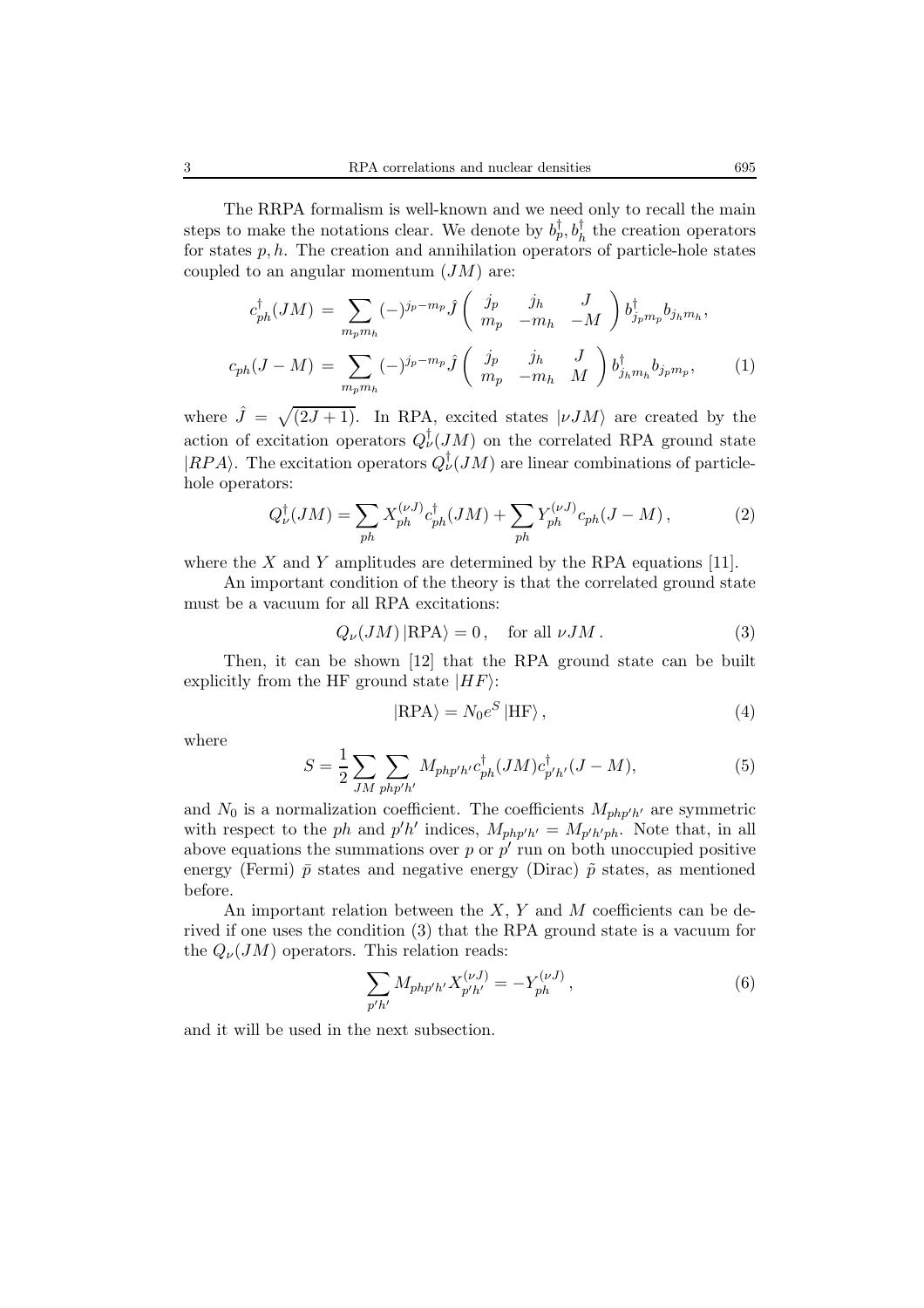## 2.2. ONE-BODY DENSITY MATRIX OF RPA GROUND STATE

Our main task in this work is to construct the one-body density matrix of the correlated ground state,  $\rho_{\alpha\beta} = \langle \text{RPA} | b_{\beta}^{\dagger} b_{\alpha} | \text{RPA} \rangle$  and to compare it with that of the uncorrelated HF state,  $\rho_{\alpha\beta}^{(0)} = \langle HF | b_{\beta}^{\dagger} b_{\alpha} | HF \rangle$ .

We first observe that all quantities  $\rho_{ph}$  and  $\rho_{hp}$  must vanish because operator products of the type  $b_h^{\dagger} b_p$  and  $b_p^{\dagger} b_h$  are just linear combinations of  $Q^{\dagger}$ and Q, and neither  $\langle \text{RPA} | Q^{\dagger} | \text{RPA} \rangle$  nor  $\langle \text{RPA} | Q | \text{RPA} \rangle$  can be different from zero. Thus, we are left to calculate the expectation values  $\langle \text{RPA} | b_{p'}^{\dagger} b_p | \text{RPA} \rangle$ and  $\langle RPA|b^{\dagger}_{h'}b_{h}|RPA\rangle$ . The derivation was first given in Ref. [12] and we will not repeat it here. In spherical symmetry, the above expectation values are non zero only if the states  $p$  and  $p'$ , or  $h$  and  $h'$ , have identical quantum numbers except for their energies. The final form of the result makes use of Eq. (6). We just give here the expressions necessary for calculating the RPA correlated density:

$$
\left\langle \text{RPA} \right| \sum_{m_p} b_{p'}^{\dagger} b_p \left| \text{RPA} \right\rangle = \sum_{\nu Jh} \hat{J}^2 Y_{p'h}^{(\nu J)} Y_{ph}^{(\nu J)},\tag{7}
$$

$$
\left\langle \text{RPA} \right| \sum_{m_h} b_h^{\dagger} b_h \left| \text{RPA} \right\rangle = \delta_{hh'} \hat{j}_h^2 - \sum_{\nu Jp} \hat{J}^2 Y_{ph}^{(\nu J)} Y_{ph'}^{(\nu J)}.
$$
 (8)

These results are formally identical with those of usual non-relativistic RPA. In the case of RRPA there is a major difference, however, as already pointed out in Subsection 2.1: the states  $p, p'$  can belong to the unoccupied Fermi states  $\{\bar{p}\}\$  or to the Dirac sea states  $\{\tilde{p}\}.$ 

In general, the corrections due to RPA correlations suffer from a double counting of the second order corrections, and therefore one should subtract out this redondant contribution. This double counting problem was analyzed by Ellis [13] who showed that it comes from the second order exchange diagrams of the RPA series. In the present case, however, we are dealing with a Hartreetype theory for the mean field, and the RPA series contains only diagrams of the direct type (summation of the bubble diagrams). Therefore, there is no need for evaluating double counting corrections in the present model.

With the help of Eqs. (7, 8) and using the set of single-particle wave functions of RMF we can build the one-body density  $\rho(r)$  of the correlated ground state. The first term on the r.h.s. of Eq. (8) gives rise to the uncorrelated RMF density  $\rho^{(0)}(r)$ , all other terms in YY correspond to corrections due to long range correlations of RPA type.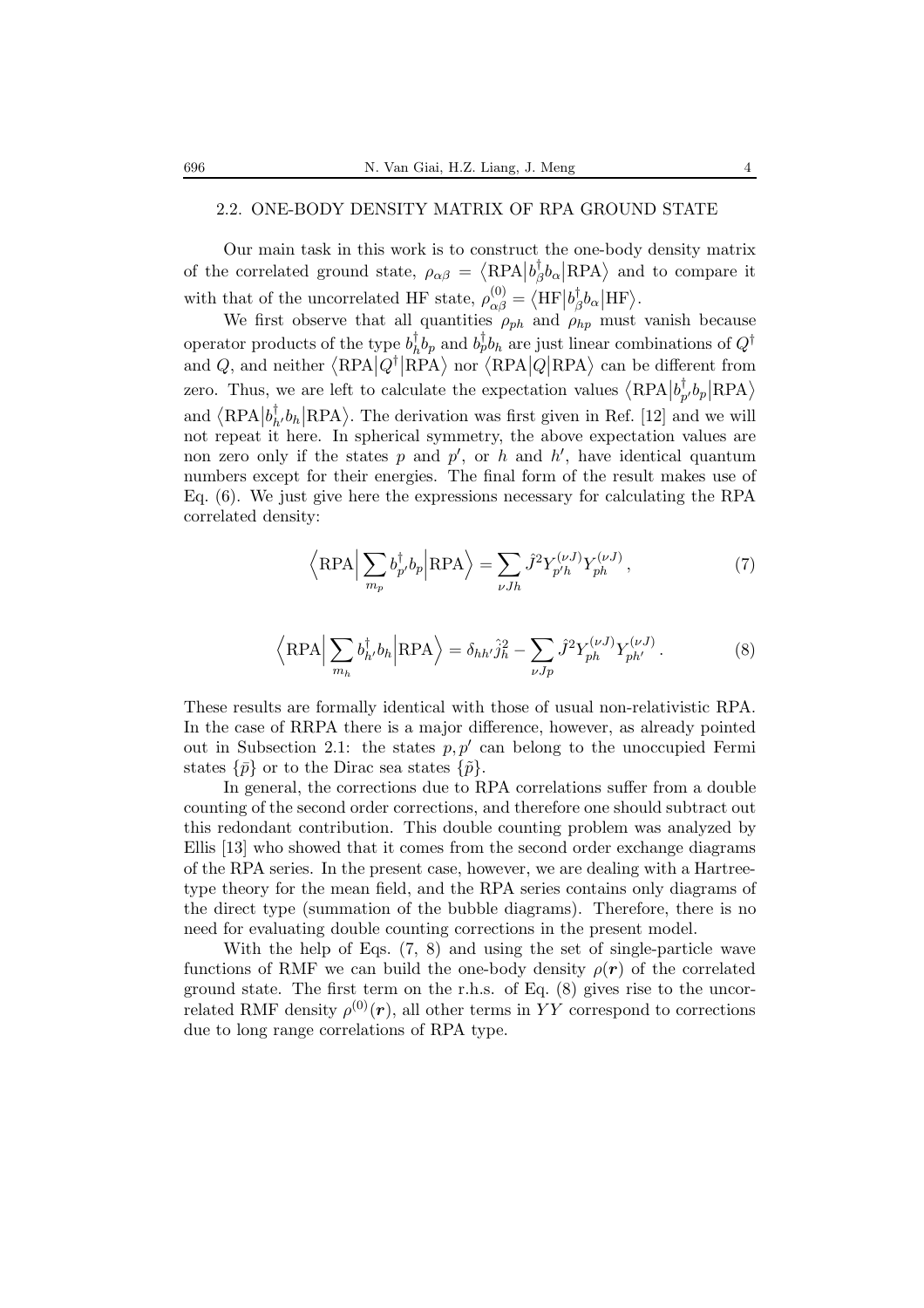#### 3. **CALCULATIONS**

In this work the calculations are performed with the effective Lagrangian DD-ME2 determined by Lalazissis *et al.* [9] for the RMF-RRPA approach. This model gives a very good description of ground state properties at the (uncorrelated) level, and also it accounts very well for the collective nuclear excitations in the framework of the RRPA [7]. We limit ourselves to the case of spherical symmetry and we study the effects of long range correlations on the density distributions of the three magic nuclei  ${}^{16}O$ ,  ${}^{40}Ca$  and  ${}^{48}Ca$ .

First, the self-consistent mean field is calculated by solving in coordinate space the RMF coupled equations for the nucleonic and mesonic fields. The detailed method is described for instance in Ref. [6]. This gives the complete set of single-particle states which will be necessary for the RRPA calculations. This complete set consists of the occupied states in the Fermi sea (h states), the unoccupied states above the Fermi sea ( $\bar{p}$  states) and the empty states in the Dirac sea ( $\tilde{p}$  states). There are many  $\bar{p}$  states which are unbound and therefore, we use a box boundary condition to discretize the continuum. The box radius R is chosen to be 12 fm for <sup>16</sup>O and 15 fm for the Ca nuclei.

Next, the RRPA solutions are obtained by constructing the secular ma- $\mbox{trix}$  $(A \ B$  $-B$  −A in the particle-hole basis and diagonalizing it. The necessary formalism is explained in Ref. [7]. In this configuration space approach one has to adopt a truncation of the single-particle spectrum. In our case, we choose to keep all bound Dirac states whereas for the Fermi states we keep all states below  $E_{cut}$  = 120 MeV. Once the secular matrix is diagonalized we obtain the RRPA states  $\nu$  characterized by their amplitudes  $X^{(\nu)}$  and  $Y^{(\nu)}$ . In the present work we include all the RPA states with natural parity  $\pi = (-1)^J$ and angular momenta up to  $J = 8$  in <sup>16</sup>O,  $J = 10$  in <sup>40,48</sup>Ca.

One important property of RPA built on top of a self-consistent mean field is that the center-of-mass spurious state must be one of the  $J^{\pi} = 1^-$  RPA states, and this spurious state must be at zero energy. In our calculations, we indeed obtain such a state and its RPA energy is very close (less than 500 keV) to zero. It is well separated from other  $J^{\pi} = 1^-$  states. We can thus clearly identify the spurious state and remove it from the states contributing to the expressions (7–8).

### 4. **RESULTS AND DISCUSSION**

In this section we present and discuss the effects of RPA correlations on the densities of the doubly closed shell (or subshell) nuclei  ${}^{16}O$ ,  ${}^{40}Ca$  and  ${}^{48}Ca$ .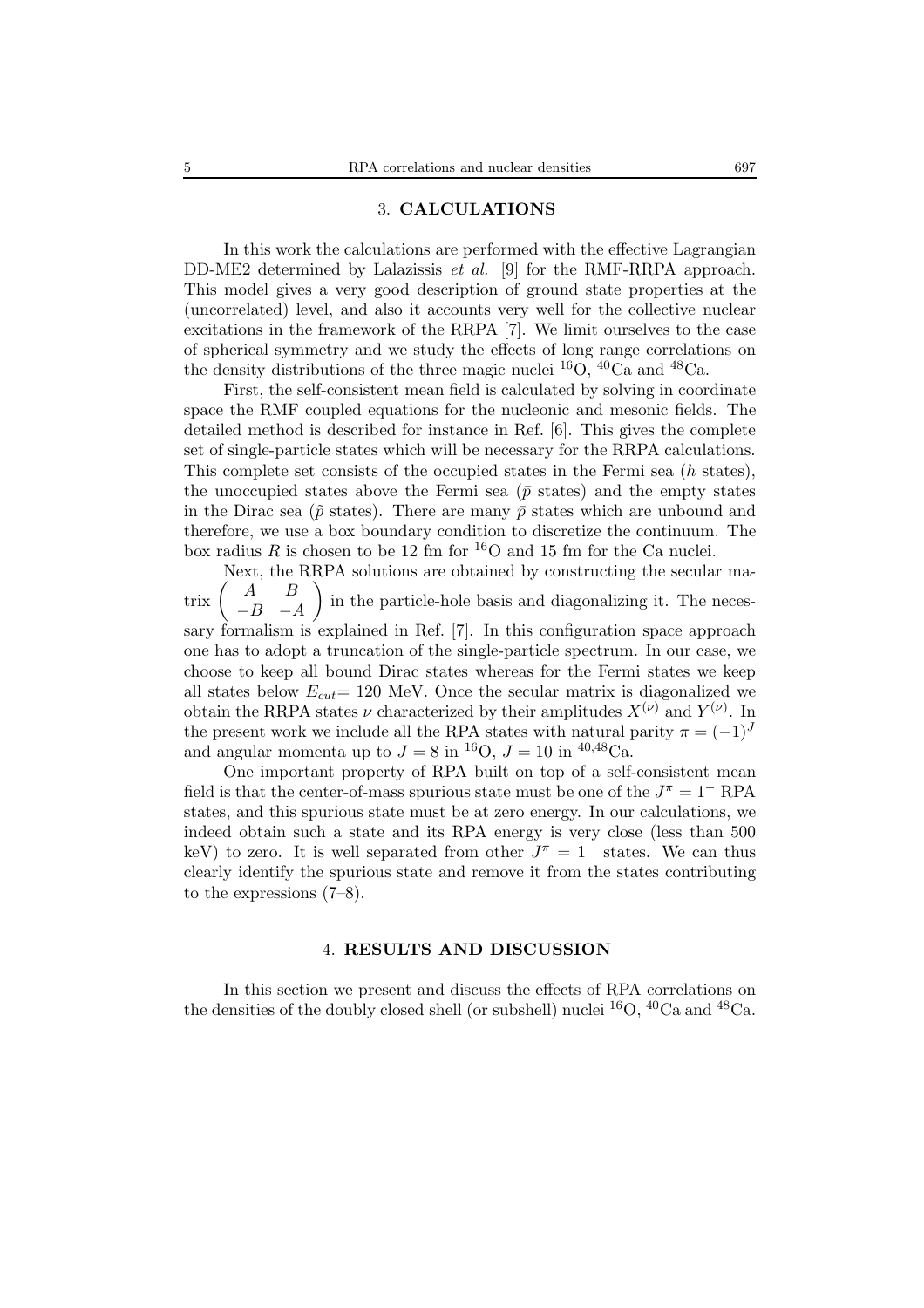According to Eqs.(7-8) the correlated densities  $\rho(\mathbf{r})$  can be decomposed into:

$$
\rho(\mathbf{r}) = \rho^{(0)}(\mathbf{r}) + \delta \rho_{part.}(\mathbf{r}) + \delta \rho_{hole}(\mathbf{r}) \equiv \rho^{(0)}(\mathbf{r}) + \delta \rho(\mathbf{r}),
$$
\n(9)

where  $\rho^{(0)}(\mathbf{r})$  is the uncorrelated RMF density, and

$$
\delta \rho_{part.}(\mathbf{r}) = \sum_{pp'} \varphi_{p'}^+(\mathbf{r}) \varphi_p(\mathbf{r}) \sum_{\nu Jh} \hat{J}^2 Y_{p'h}^{(\nu J)} Y_{ph}^{(\nu J)},
$$
  

$$
\delta \rho_{hole}(\mathbf{r}) = -\sum_{hh'} \varphi_{h'}^+(\mathbf{r}) \varphi_h(\mathbf{r}) \sum_{\nu Jp} \hat{J}^2 Y_{ph}^{(\nu J)} Y_{ph'}^{(\nu J)}.
$$
 (10)

Here,  $\varphi_p(\mathbf{r})$  and  $\varphi_h(\mathbf{r})$  are the single-particle wave functions of the RMF.

# 4.1. DENSITIES OF <sup>16</sup>O

The respective contributions to  $\delta \rho_{part.}$  and  $\delta \rho_{hole}$  of the various multipolarities  $J^{\pi}$  of the RPA states are shown in Figs. 1 and 2. The calculations



Fig. 1 – Contributions to  $\delta \rho_{part.}$  of the  $J^{\pi}$  multipoles from  $0^{+}$  to  $8^{+}$ , in <sup>16</sup>O. The unlabelled curves correspond to  $J^{\pi} = 6^{+}$ , 7<sup>-</sup>, 8<sup>+</sup>.



Fig. 2 – Same as Fig. 1, for  $\delta \rho_{hole}$  in <sup>16</sup>O.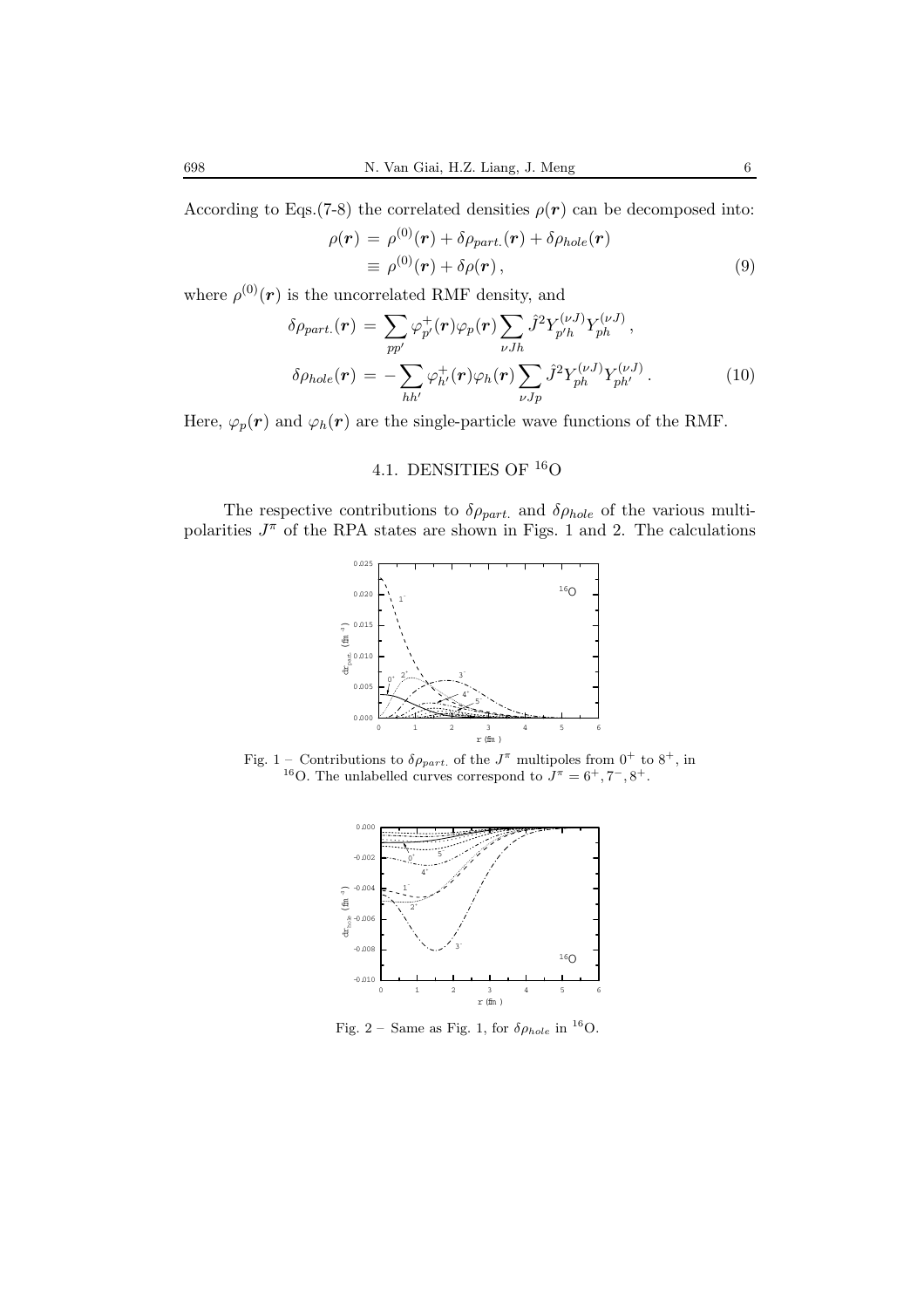have been performed up to  $J^{\pi} = 8^{+}$ . The contributions to  $\delta \rho_{part.}$  are generally positive whereas those to  $\delta \rho_{hole}$  are negative. The dominant contributions come from the multipoles  $1^-, 2^+$  and  $3^-$ . This is to be expected because the most collective RPA vibrations belong to these multipoles. From Figs. 1 and 2 it can be seen that the contributions decrease rapidly with increasing J and the convergence is reached at  $J^{\pi} = 8^{+}$ .

Summing over the partial contributions we obtain the corrections  $\delta \rho_{part}$ ,  $\delta \rho_{hole}$  and  $\delta \rho$  which are displayed in Fig. 3. There are strong cancellations



Fig. 3 – The summed corrections  $\delta \rho_{part.}$ ,  $\delta \rho_{hole}$  and their total  $\delta \rho$  in <sup>16</sup>O.

between  $\delta \rho_{part.}$  and  $\delta \rho_{hole}$ , and the net result is small. We note that the analytical structure of Eqs. (7–8) insures that the integral of  $\delta \rho$  over space is zero and hence, the total number of neutrons and protons is not affected by the RPA corrections. This is well verified in our numerical results.

In Fig. 4 are shown the mass and charge densities, both in the correlated (RPA) and uncorrelated (RMF) cases. For the charge density the effects of the center-of-mass motion and of the finite proton size are included by the usual folding procedure [14]. For the mass density  $\delta \rho(r)$  the correlations tend to fill



Fig. 4 – The uncorrelated (dashed lines) and correlated (solid lines) mass and charge densities in  ${}^{16}$ O. In the inset are shown the charge densities in log scale.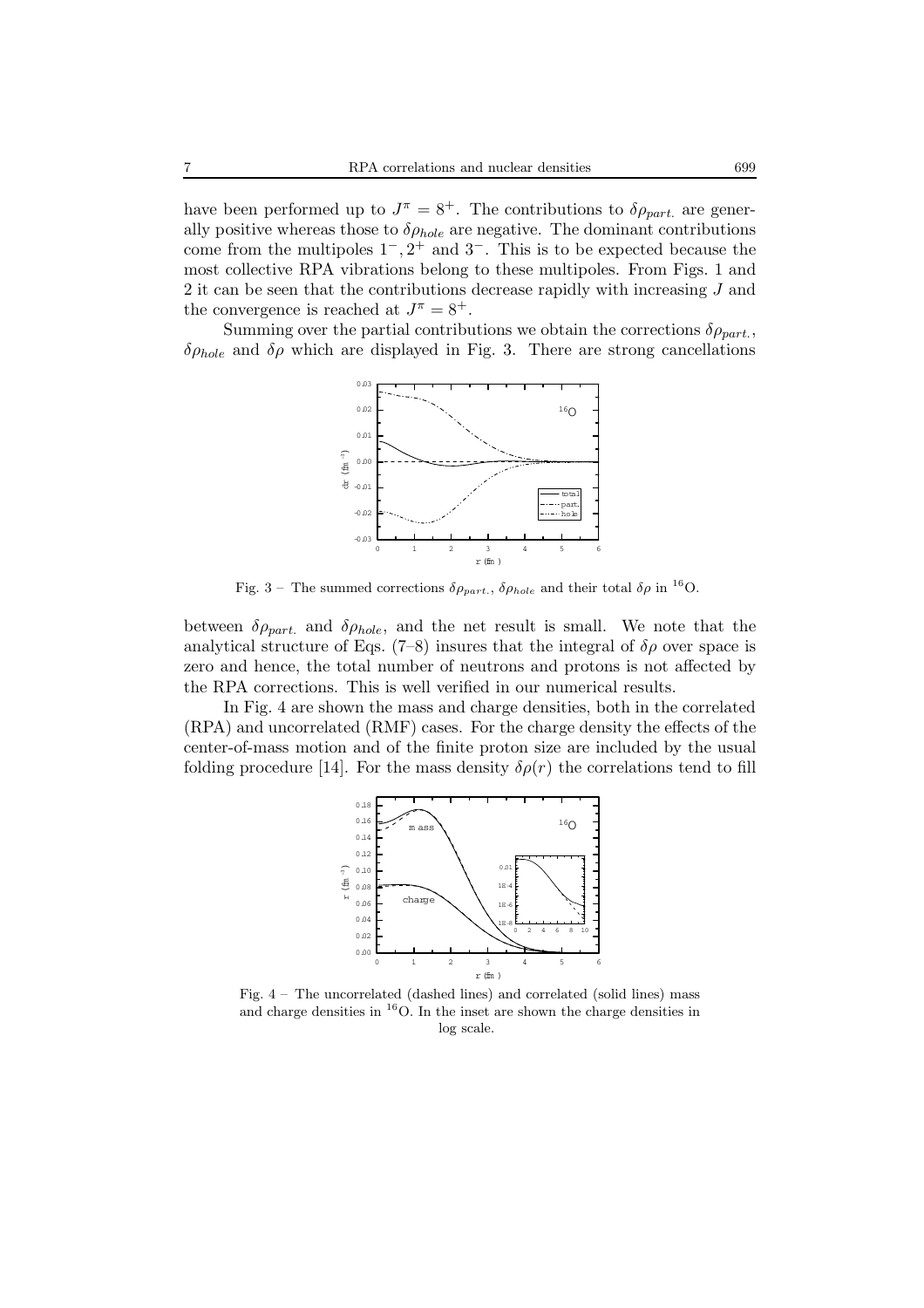up the hole in the central region while the surface becomes slightly steeper. The same tendency appears in the charge density to a lesser extent. In the inset of Fig. 4 the charge density is shown in logarithmic scale in order to display the differences in the tails in the asymptotic region beyond 6 fm. It is seen that the correlations induce in the outer region a tail which decreases less rapidly than the uncorrelated density. To have a more global measure of the changes caused by the RRPA correlations, the root mean square (rms) radii of the densities are shown in Table 1. The changes on radii appear to be modest, of the order of  $0.7\%$ - $0.8\%$ .

*Table 1* Mass and charge rms radii in  ${}^{16}O$  and  ${}^{40}Ca$ , calculated with uncorrelated RMF and correlated RPA densities. All units are in fm

| Nucleus              |           |       |       |
|----------------------|-----------|-------|-------|
| $\sim$ <sup>04</sup> | RMF       | 2.594 | 2.729 |
|                      | $RMF+RPA$ | 2.614 | 2.747 |
|                      | RMF       | 3.346 | 3.466 |
|                      | $RMF+RPA$ | 3.385 | 3.501 |

# 4.2. DENSITIES OF <sup>40</sup>Ca

In Figs. 5–6 we present the respective contributions to  $\delta \rho_{part.}$  and  $\delta \rho_{hole}$ of the various multipolarities  $J^{\pi}$  of the RPA states, in the nucleus <sup>40</sup>Ca.



Fig. 5 – Contributions to  $\delta \rho_{part.}$  of the  $J^{\pi}$  multipoles from  $0^{+}$  to  $10^{+}$ , in  $4^{40}$ Ca. The unlabelled curves correspond to  $J^{\pi} = 6^{+}$ ,  $7^{-}$ ,  $8^{+}$ ,  $9^{-}$ ,  $10^{+}$ .

Here again, the dominant contributions come from the multipoles  $1^-, 2^+$  and 3<sup>-</sup>, and the convergence is reached at  $J^{\pi} = 10^{+}$ . It can be noted that the 1<sup>−</sup> and 2<sup>+</sup> contributions are localized near the nuclear center whereas the 3<sup>−</sup> contributions extend over the nuclear volume. The summed corrections  $\delta \rho_{part}$ ,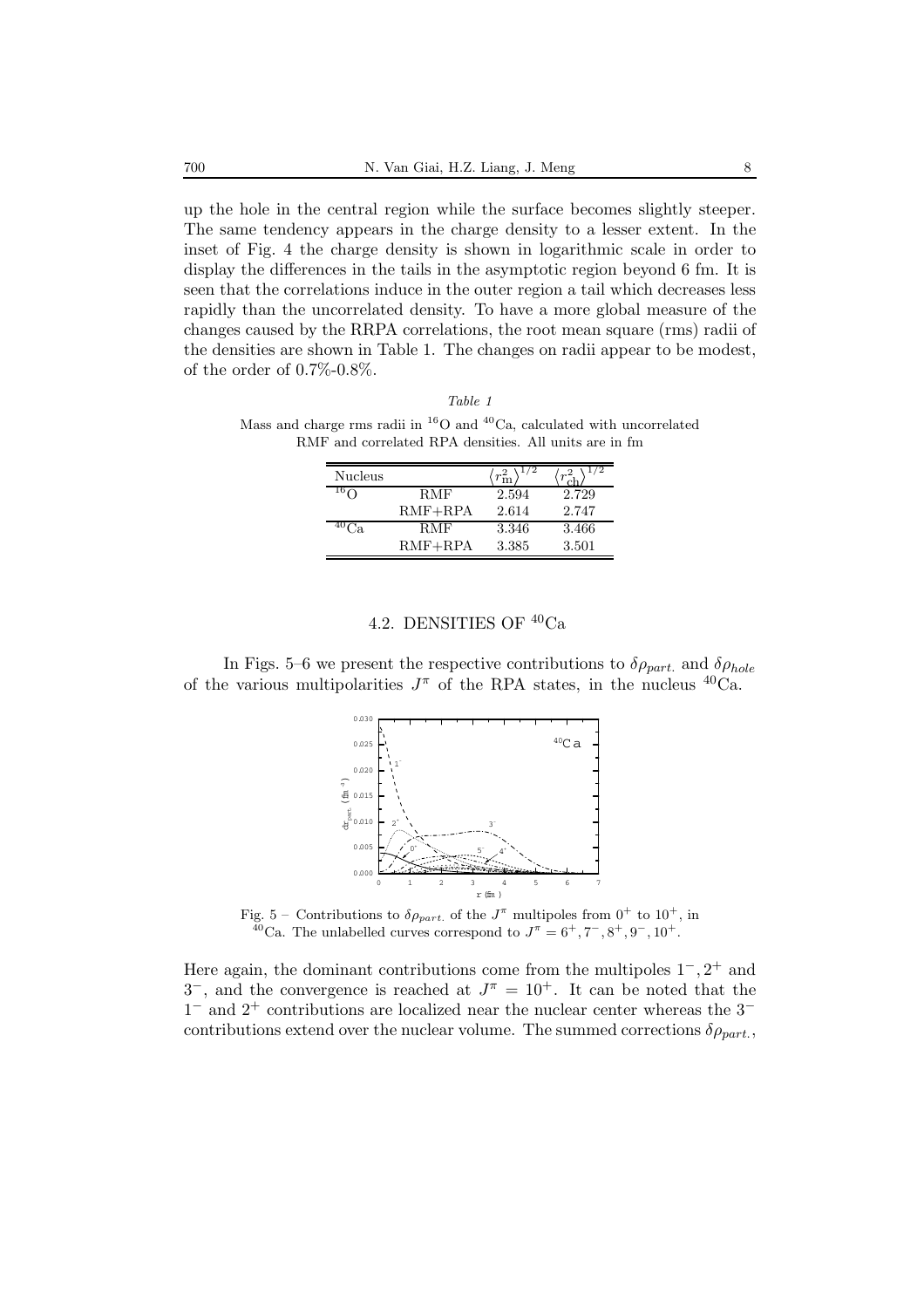

Fig. 6 – Same as Fig. 5, for  $\delta \rho_{hole}$  in <sup>40</sup>Ca.

 $\delta \rho_{hole}$  and  $\delta \rho$  are displayed in Fig. 7. The net effect on  $\delta \rho$  is still small because of the cancellations between  $\delta \rho_{part.}$  and  $\delta \rho_{hole}$ , but its shape is different from that of the  ${}^{16}O$  case: the correction is negative from the center to about 3.5 fm, and positive afterwards since the number of particles must be conserved. Thus, the change on rms radii becomes slightly larger and of the order of



Fig. 7 – Same as Fig. 3, for  $^{40}\mathrm{Ca}$ 

1%, as it can be seen in Table 1. The mass density and charge distribution (corrected for center of mass and finite proton size effects as in the case of  $^{16}$ O) are shown in Fig. 8.

# 4.3. DENSITIES OF <sup>48</sup>Ca

For this nucleus with a sizable neutron excess we will examine separately the neutron and proton distributions and show that the long range correlations produce different effects on neutrons and on protons. In Fig. 9 are shown the partial contributions of various multipoles to  $\delta \rho_{part.}^{(\nu)}$  and  $\delta \rho_{part.}^{(\pi)}$ . It can be seen that the different multipoles contribute in a similar way to the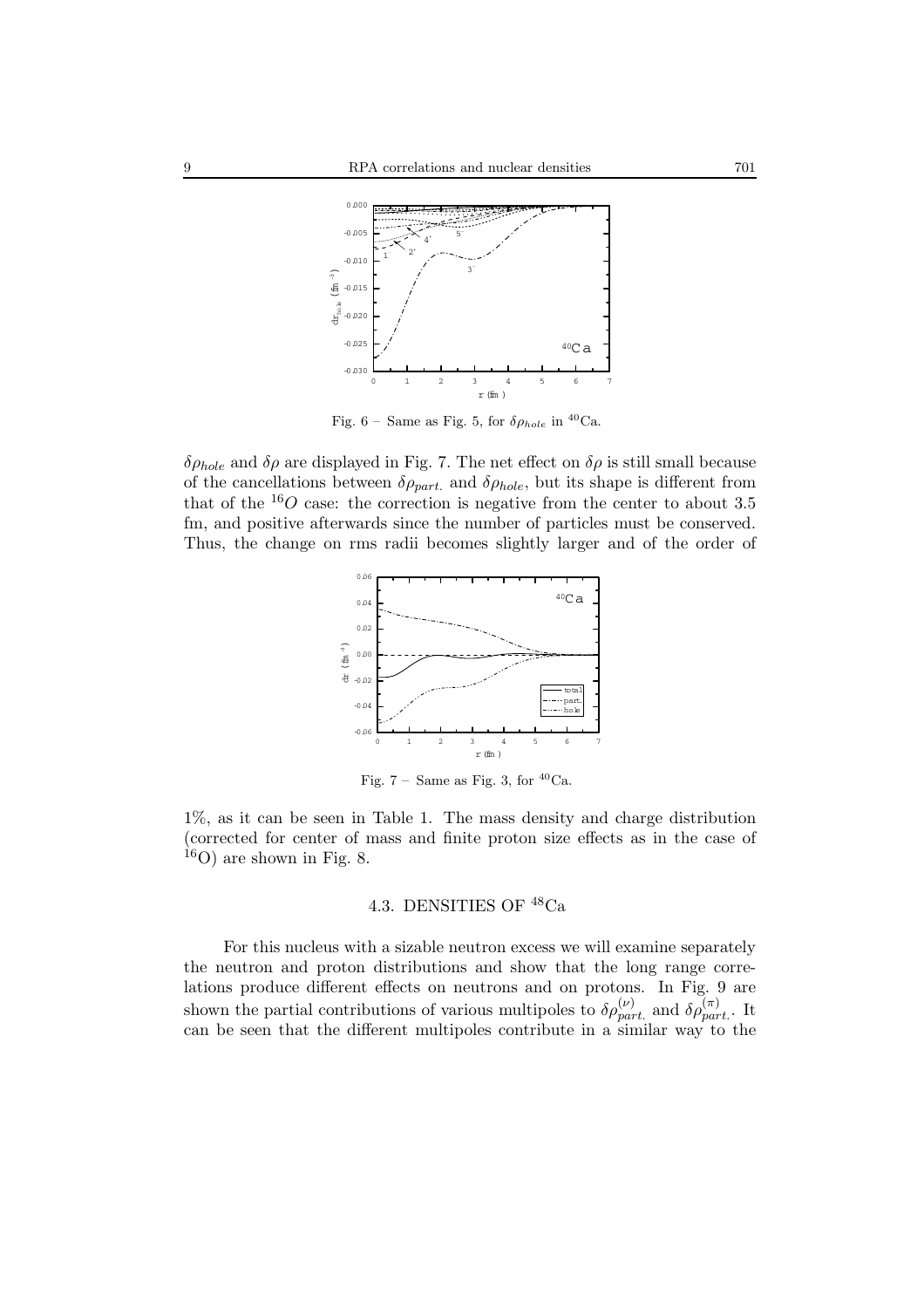

Fig. 8 – Same as Fig. 4, for  $^{40}\mathrm{Ca}.$ 



Fig. 9 – Contributions to  $\delta \rho_{part.}^{(\nu)}$  (left panel) and to  $\delta \rho_{part.}^{(\pi)}$  (right panel) of the  $J^{\pi}$  multipoles from  $0^{+}$  to  $10^{+}$ , in <sup>48</sup>Ca. The unlabelled curves correspond to  $J^{\pi} = 4^{+}, 5^{-}, 6^{+}, 7^{-}, 8^{+}, 9^{-}, 10^{+}$ .

neutron and proton densities. Again, the dominant multipoles are those below  $J = 4$  and the convergence is reached before  $J = 10$ . The situation is slightly different for  $\delta \rho_{hole}^{(\nu)}$  and  $\delta \rho_{hole}^{(\pi)}$  as one can see in Fig. 10. The most



Fig. 10 – Same as Fig. 9, for  $\delta \rho_{hole}^{(\nu)}$  (left panel) and  $\delta \rho_{hole}^{(\pi)}$  (right panel) in  ${}^{48}$ Ca.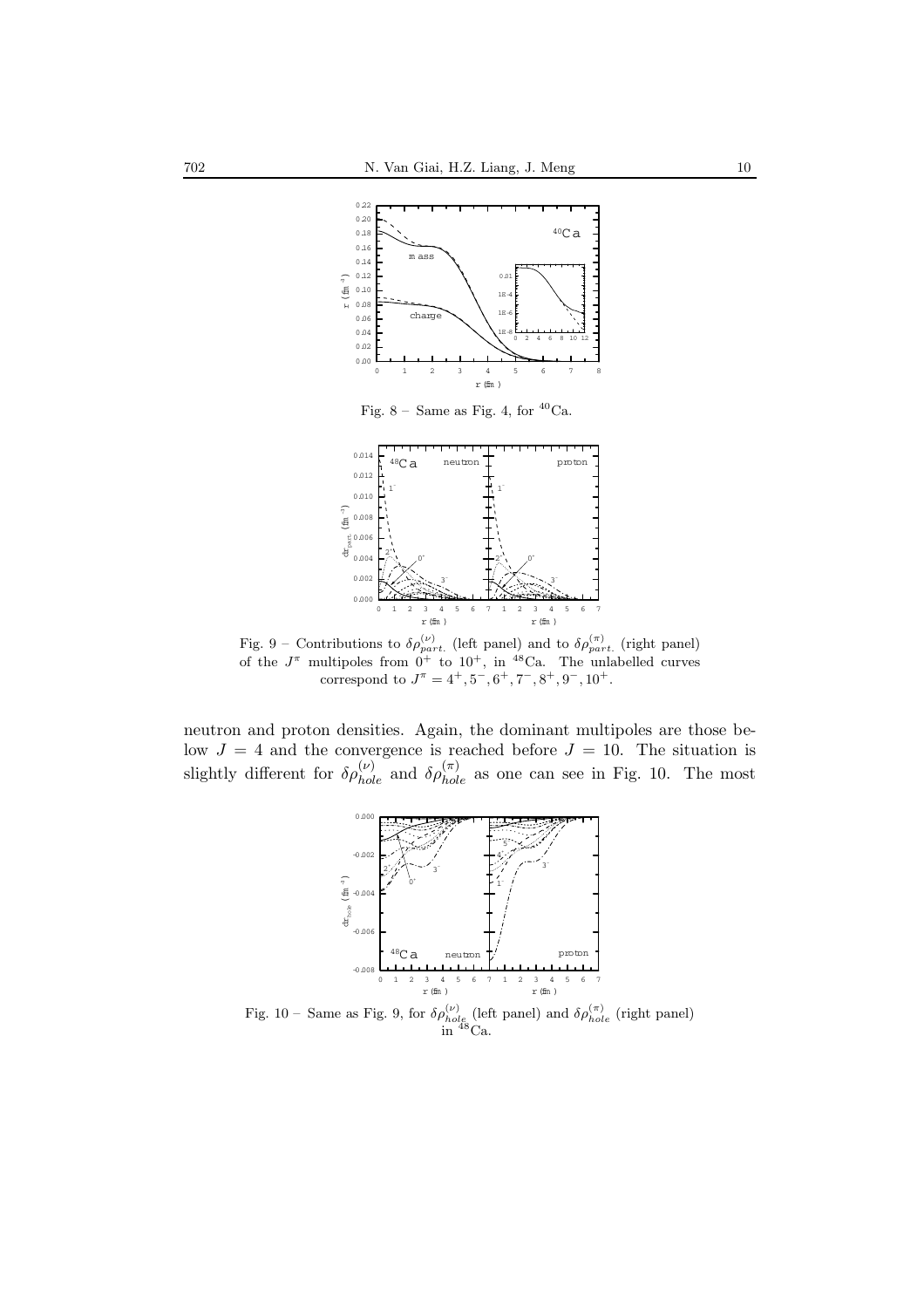important difference between neutron and proton densities is seen in the contribution of the  $J^{\pi} = 3^-$  multipole. This can be understood by looking at the expression (10) for  $\delta \rho_{hole}$ . In the case of neutrons the important configurations  $[(2s1/2, 1d5/2, 1d3/2)^{-1}(1f7/2)^1]_{3-}$  are missing while they are allowed for protons. This results in an important contribution from 3− states to the proton density between 0 and 2 fm, as compared to the neutron density.

Summing up the contributions of various multipoles we obtain the density corrections  $\delta \rho_{part}^{(\nu,\pi)}$ ,  $\delta \rho_{hole}^{(\nu,\pi)}$  and their sum  $\delta \rho^{(\nu,\pi)}$ . The results are shown in Fig. 11 for neutrons and protons separately. One can notice that the signs of



Fig. 11 – The corrections to neutron density (left panel) and proton density (right panel) in  ${}^{48}$ Ca.

the corrections are opposite for neutrons and protons, in the central region up to 2 fm. The corrections become negative between 2.5 to 4 fm, and finally they are positive in the outer part. In Fig. 12 we show the mass and charge densities



Fig.  $12$  – Same as Fig. 4, for  $^{48}$ Ca.

of  $^{48}$ Ca calculated with the uncorrelated (RMF) and correlated (RMF+RPA) ground states. The general effect of correlations is to lower down slightly the density near the center and to shift the corresponding particles to the outer region. The exponent of the exponential tail is changed somewhat beyond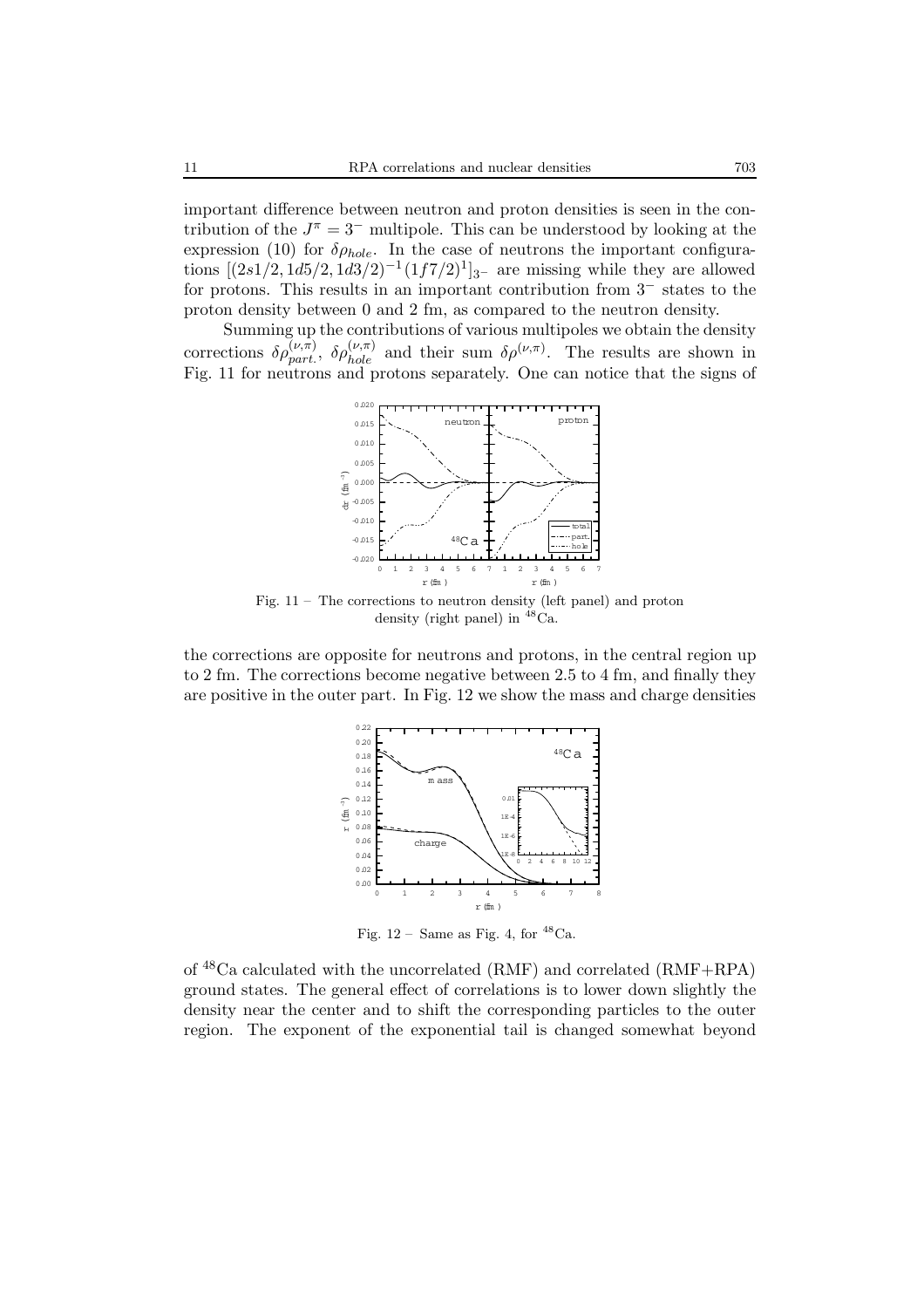8 fm. The values of rms radii for uncorrelated and correlated densities are summarized in Table 2. The changes in neutron and mass radii are relatively small  $(0.4\%$  and  $0.6\%$ , respectively) whereas the changes of proton density radius (0.9%) and charge radius (0.8%) are more sizable.

Neutron, proton, mass and charge rms radii in <sup>48</sup>Ca, calculated with uncorrelated RMF and correlated RPA densities. All units are in fm.

| Nucleus |           | '2<br>m<br>$\boldsymbol{n}$ | '2<br>$\sim$<br>$\boldsymbol{\eta}$ | '2<br>m <sup>4</sup><br>m | $\sqrt{2}$<br>m <sup>4</sup><br>$\sim$ |
|---------|-----------|-----------------------------|-------------------------------------|---------------------------|----------------------------------------|
| ن.      | RMF       | 3.576                       | 3.389                               | 3.499                     | 3.482                                  |
|         | $RMF+RPA$ | 3.592                       | .420                                | 3.521                     | $3.511\,$                              |

Finally, it is interesting to consider the respective roles of the Fermi and Dirac states in generating the corrections to the densities, in the case of RRPA correlations. In Fig. 13 we show the separate contributions of the Fermi sector and Dirac sector to the density corrections  $\delta \rho_{part.}, \delta \rho_{hole}$  and their sum  $\delta \rho$ . It can be seen that the contributions of the Fermi and Dirac sectors to  $\delta \rho_{part.}$ are both positive whereas they are both negative for  $\delta \rho_{hole}$ . The magnitudes of Fermi and Dirac corrections are comparable. Thus, the Fermi and Dirac sectors play equally important roles in the density corrections. The fact that the total correction  $\delta \rho$  remains small is due to the large cancellation between the positive  $\delta \rho_{part.}$  and the negative  $\delta \rho_{hole}.$ 



Fig. 13 – The contributions of Fermi states (left panel) and Dirac states (right panel) to the mass densities  $\delta \rho_{part.}$ ,  $\delta \rho_{hole}$  and  $\delta \rho$  in <sup>48</sup>Ca.

#### 5. **CONCLUSION**

In this work we have calculated the effects of RPA correlations on the ground state densities of some closed shell and closed subshell nuclei. This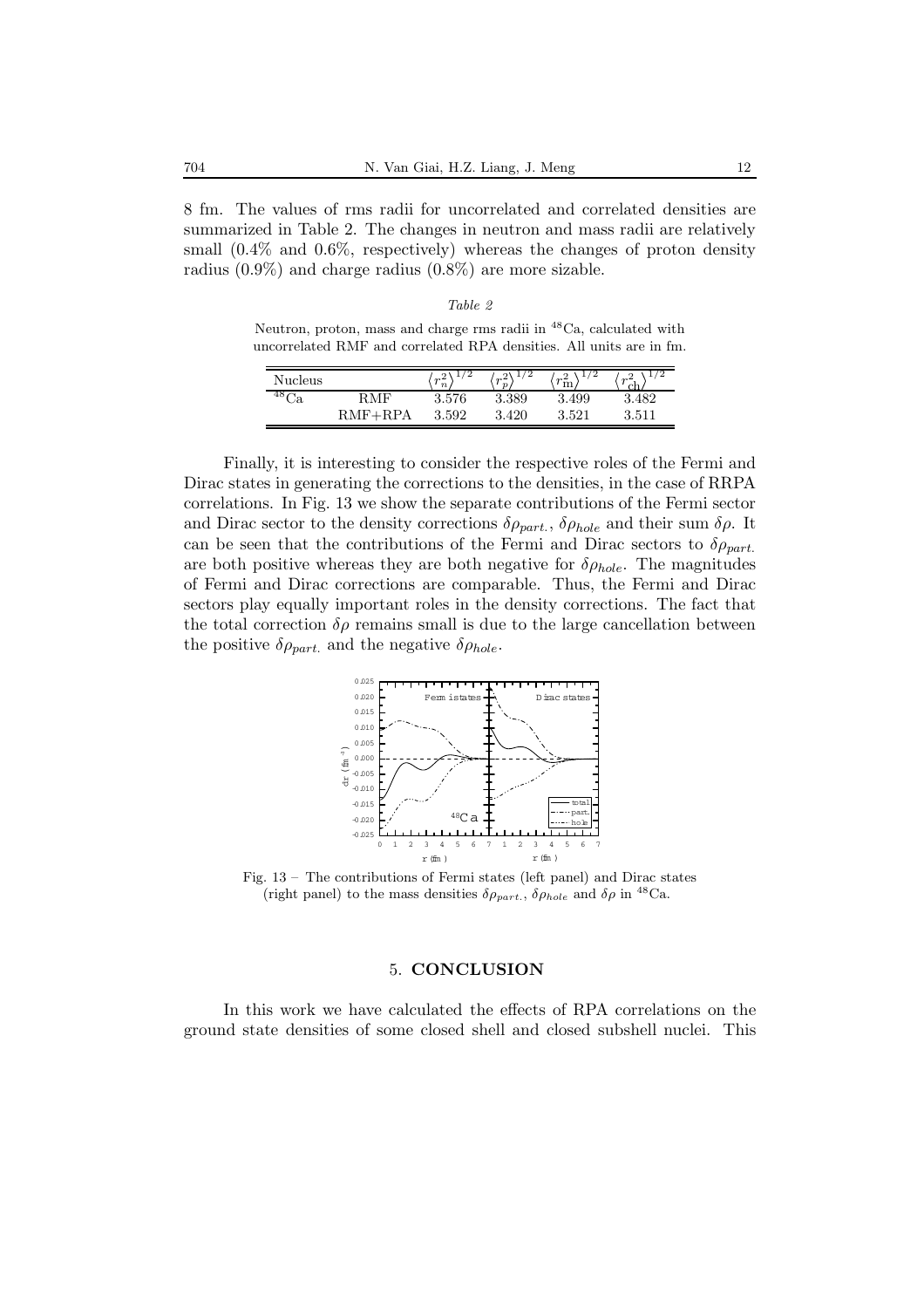has been done for the relativistic mean field model and relativistic RPA theory, using a density-dependent effective Lagrangian with sigma, omega and rho couplings. We have stressed the peculiarity of the relativistic approach as compared to the usual non-relativistic approach, with the important effects coming from the negative energy (Dirac) sector. The presence of the Dirac states is inherent to the relativistic approach because one needs the completeness of the single-particle basis.

The long range correlation effects on densities are found to be limited although not negligible. It turns out that the main important multipolarities are the low J modes, which is to be expected because the important collective excitations correspond to these low multipoles. The partial contributions to densities decrease rapidly with increasing  $J$ , and it is sufficient to drop the contributions beyond  $J = 8$  in <sup>16</sup>O and  $J = 10$  in <sup>40,48</sup>Ca.

We have used in this work the DD-ME2 effective Lagrangian which gives a good description of nuclear ground states in the RMF approach, and it is working well for collective excitations of electric type, i.e., transitions of natural parity  $\pi = (-1)^J$  described by RRPA without exchange terms [7]. However, it is not necessarily suitable for unnatural parity excitations, and this is the reason why we have not considered in this work the effects of magnetic transitions such as spin and spin-isospin modes. This must await future work where the effective Lagrangian is treated in Hartree+Fock approximation [15] and where the possibility to have pion- and  $\rho$  tensor-coupling would enable one to describe on the same footing the electric and magnetic transitions.

*Acknowledgements.* This work is partly supported by the French CNRS program PICS (contract no. 3473), the European Community project Asia-Europe Link in Nuclear Physics and Astrophysics CN/Asia-Link 008 (94791), and the National Natural Science Foundation of China under Grant Numbers 10435010 and 10221003.

#### REFERENCES

- 1. A.M. Lane, *Nuclear Theory*, Benjamin, New York, 1964.
- 2. D. Gogny, *Lecture Notes in Physics*, Springer, Berlin, 1979, p. 88.
- 3. M. Dupuis, S. Karataglidis, E. Bauge, J.P. Delaroche, D. Gogny, Phys. Rev., **C 73**, 014605 (2006).
- 4. B.D. Serot, J.D. Walecka, Adv. Nucl. Phys., **16**, 1 (1986).
- 5. P. Ring, Prog. Part. Nucl. Phys., **37**, 193 (1996).
- 6. J. Meng, H. Toki, S.G. Zhou, S.Q. Zhang, W.H. Long, L.S. Geng, Prog. Part. Nucl. Phys., **57**, 470 (2006).
- 7. T. Nikšić, D. Vretenar, P. Ring, Phys. Rev., **C 66**, 064302 (2002).
- 8. D. Vretenar, A.V. Afanasjev, G.A. Lalazissis, P. Ring, Phys. Rep., **409**, 101 (2005).
- 9. G.A. Lalazissis, T. Nikšić, D. Vretenar, P. Ring, Phys. Rev., **C 71**, 024312 (2005).